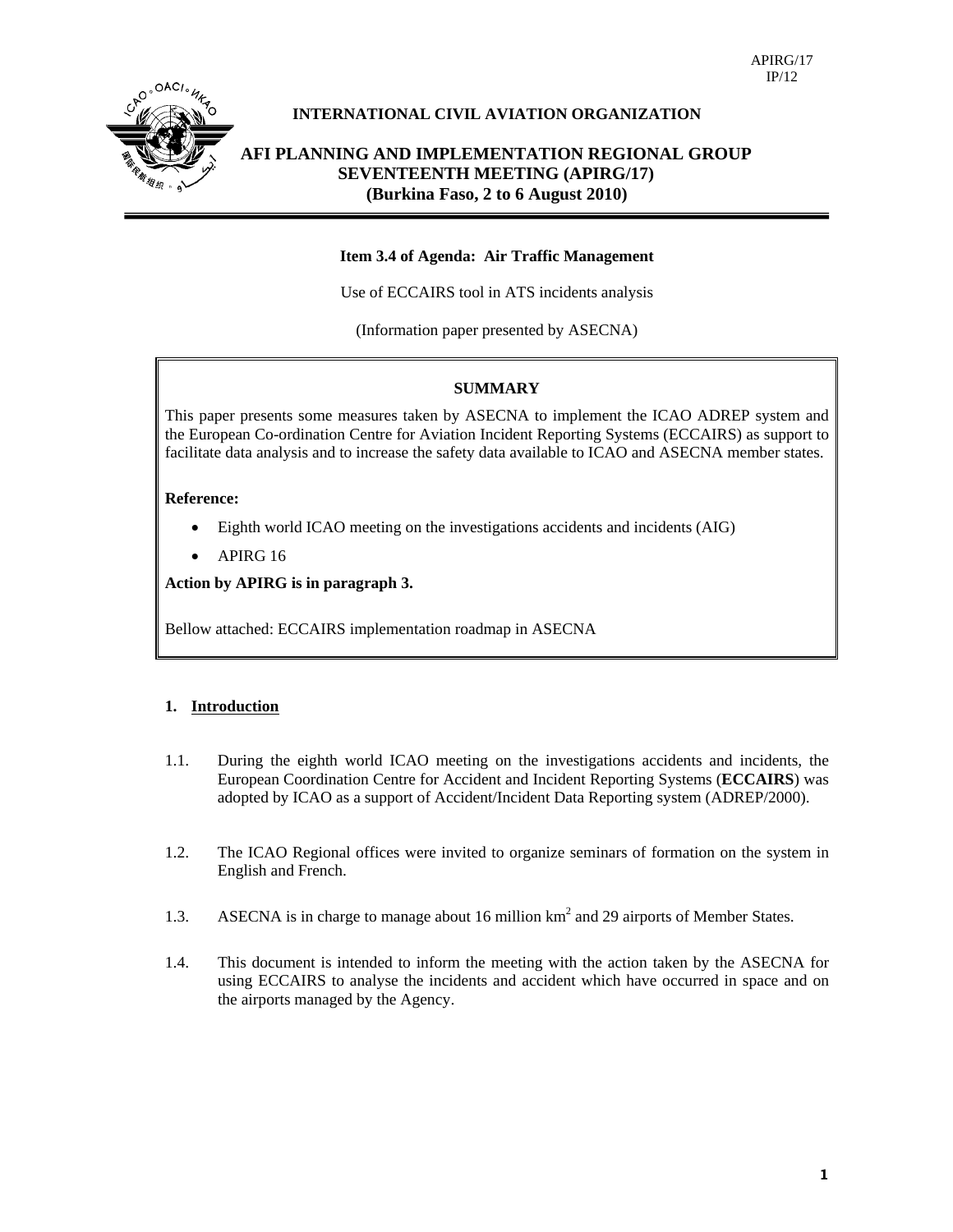## **2. Implementation of ECCAIRS in ASECNA**

- 2.1. ASECNA decided to implement ECCCAIRS and requested ICAO Regional office expertise for training.
- 2.2 ICAO experts gave ECCAIRS courses to users and administrators in ECCAIRS of the system.
- 2.3 ASECNA drew up the roadmap for the implementation and the use of ECCAIRS as support of his ATS incidents analysis system (cf. attached document).
- 2.4 This roadmap describes the actions taken by ASECNA the implementation of ECCAIRS and lays down target date in 2011 for the effective exploitation of this tool.

#### **3 Conclusion**

3.1 The meeting is invited to take of the information above especially the intention of ASECNA to implement ECCAIRS in 2011.

----------